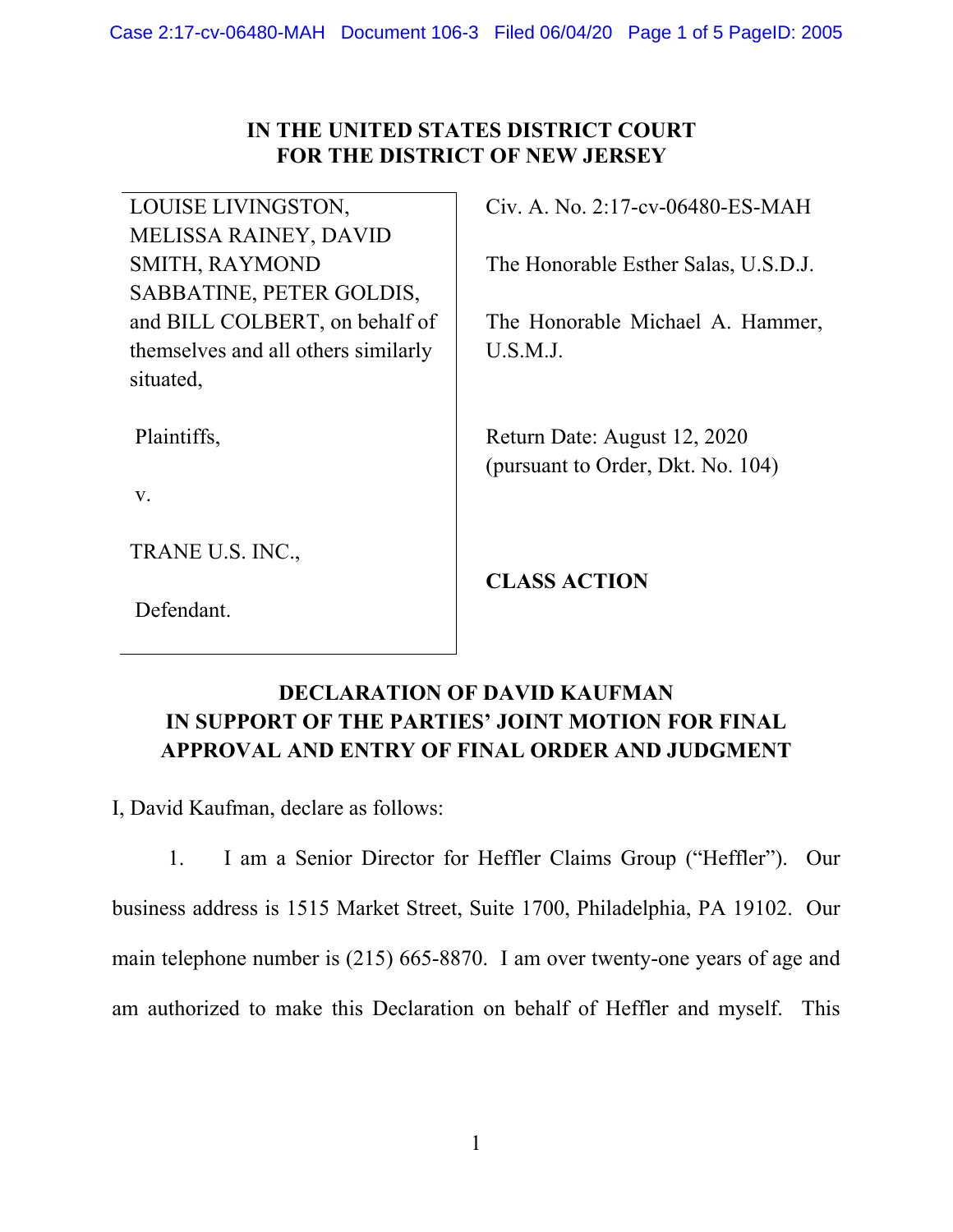Declaration is based upon my personal knowledge as well as information provided to me by my associates and staff.

2. After Heffler submitted a competitive bid, counsel for plaintiffs Louise Livingston, Melissa Rainey, David Smith, Raymond Sabbatine, Peter Goldis, and Bill Colbert ("Plaintiffs") and counsel for defendant, Trane U.S. Inc. ("Trane") (collectively with the Plaintiffs, the "Parties"), selected Heffler to serve as the Settlement Administrator for their class-wide Settlement Agreement dated February 21, 2020 (the "Settlement Agreement," ECF No. 93-4). All capitalized terms used herein are defined in the Settlement Agreement.

3. Heffler has administered and will continue to administer the notice program as detailed in the Settlement Agreement, (ECF No. 93-4, at § V), and according to the schedule set forth in the Court's April 13, 2020 Order Granting Preliminary Approval, (ECF No. 104, at ¶ 14.)

4. The settlement website (www.airconditionersettlement.com) was activated and went live on April 19, 2020. The homepage of the website sets forth all important dates and options for the class members. The homepage also includes a search bar that allows users to enter their outdoor unit serial number to determine if their unit is part of the class—i.e., a search of Exhibit I to the Settlement Agreement. The website also includes an online Claim Form and printable version of the Claim Form. The website further includes relevant documentation concerning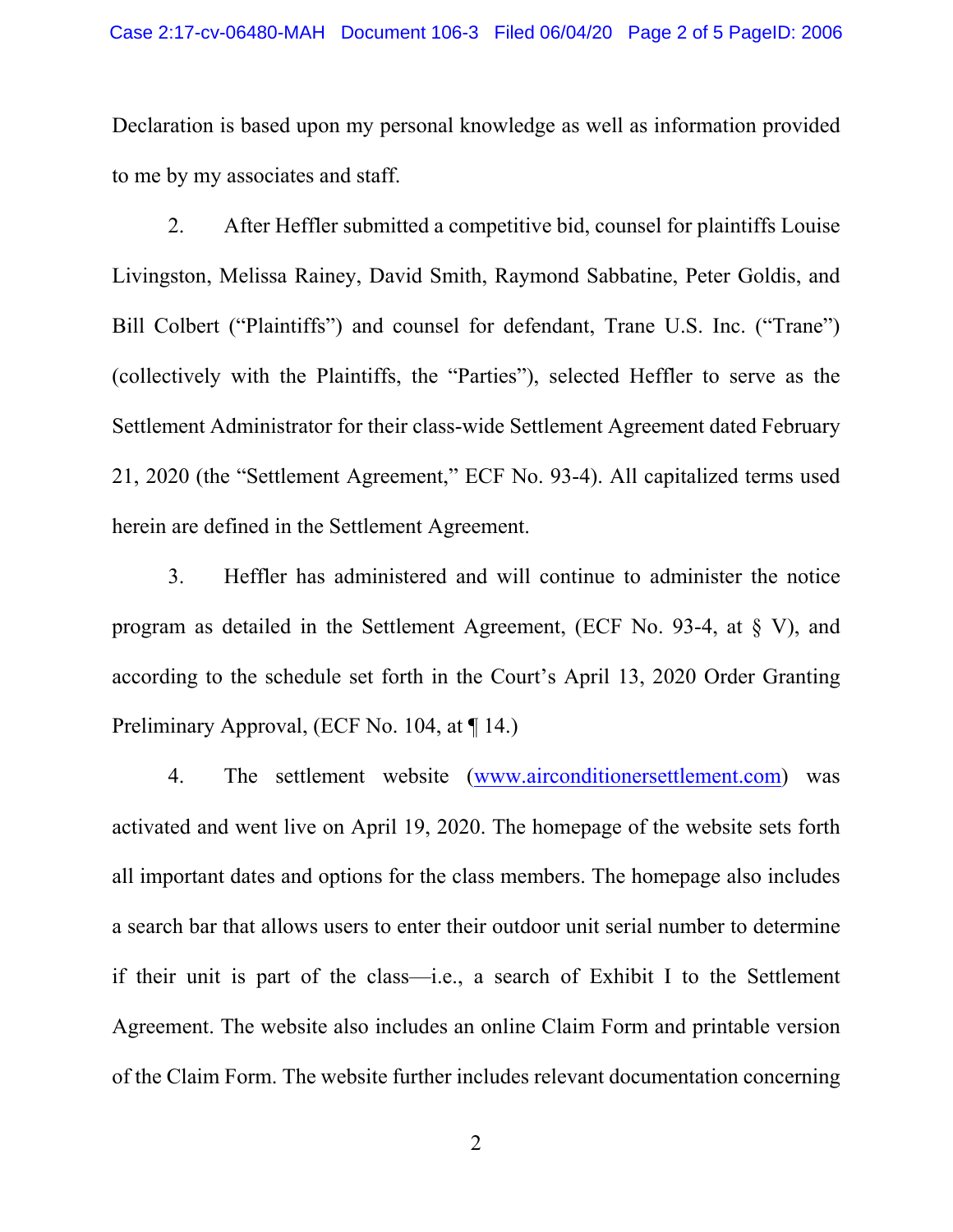the settlement, including the Settlement Agreement and its exhibits, Full Notice, Mailed Notice, Plaintiffs' Preliminary Approval Brief, and the Court's Preliminary Approval Order.

5. On May 28, 2020, Heffler initiated the notice program according to the Settlement Agreement (ECF No. 93-4, at  $\S V$ ).

6. Heffler received Trane's warranty and registration records for Class Air Conditioners and Heat Pumps. Using these records, Heffler located a total of 245,717 unique mailing addresses associated with the Settlement Class Air Conditioner serial numbers. Heffler also determined, with Trane's assistance, that approximately 42,269 of the Settlement Class Air Conditioners are reflected in Trane's records as having been injected with an Additive prior to September 30, 2018. Of these 42,269, Trane's records included address information for 31,304.

|                             | <b>MJ-X Warranty Data</b> |
|-----------------------------|---------------------------|
| <b>Record Count</b>         | 42,269                    |
| <b>No User Data</b>         | 9,215                     |
| <b>Duplicate w/Source</b>   | 1,720                     |
| <b>Unactionable Address</b> | 30                        |
| <b>Total Mailing</b>        | 31,304                    |

7. On May 28, 2020, Heffler, therefore, mailed 245,717 Mailed Notices and Claim Forms via first class mail to the addressee or "current resident."

> a. Of those notices, 31,304 informed the addressees that their units are eligible for the Enhanced Compressor Warranty benefit and that they need not submit a claim for this benefit, but that they may submit a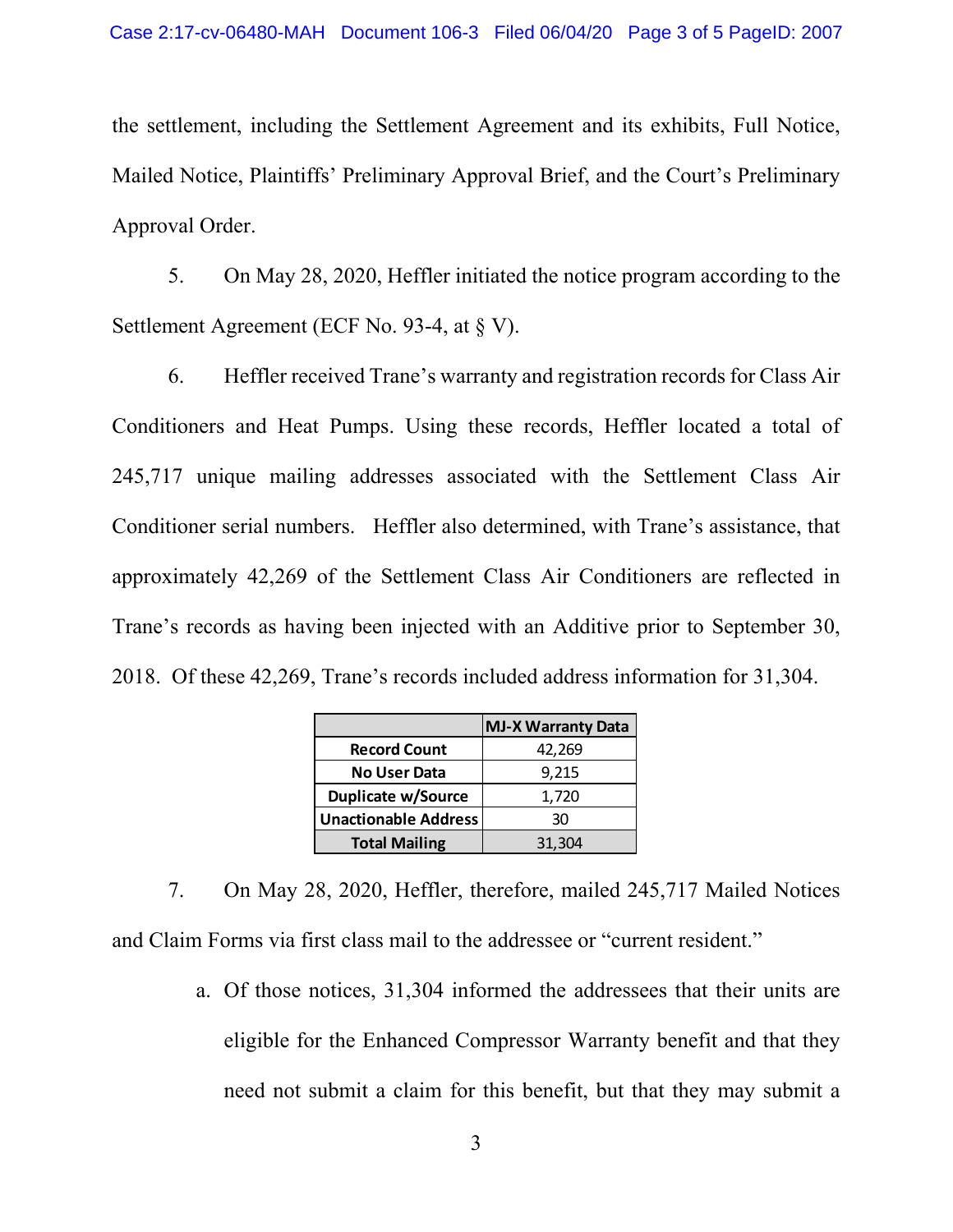claim for out-of-pocket reimbursements for qualifying repairs. (*See* ECF No. 95-1.)

b. The other 214,413 Mailed Notices indicated that the recipient could claim the Enhanced Compressor Warranty Coverage by submitting a Claim Form and documentation showing a qualifying Additive injection in addition to submitting a claim for qualifying out-of-pocket reimbursements.

8. On May 28, 2020, Heffler initiated the digital media notice campaign. This campaign will include over 70,000,000 million impressions through social media (Facebook and Instagram), Google AdWords, and other digital media channels (e.g., banner advertisements), which will run until July 6, 2020. This program includes internet advertisements for the settlement on the trade website ACHR News.

9. On May 28, 2020, Heffler issued a Press Release on PR Newswire, on behalf of Chimicles Schwartz Kriner & Donaldson-Smith LLP and Shepherd Finkelman Miller & Shah LLP, announcing the Settlement and providing key details for Settlement Class Members.

10. Heffler also acquired a print advertisement in the June 1, 2020 edition of the trade magazine: ACHR News Magazine.

4